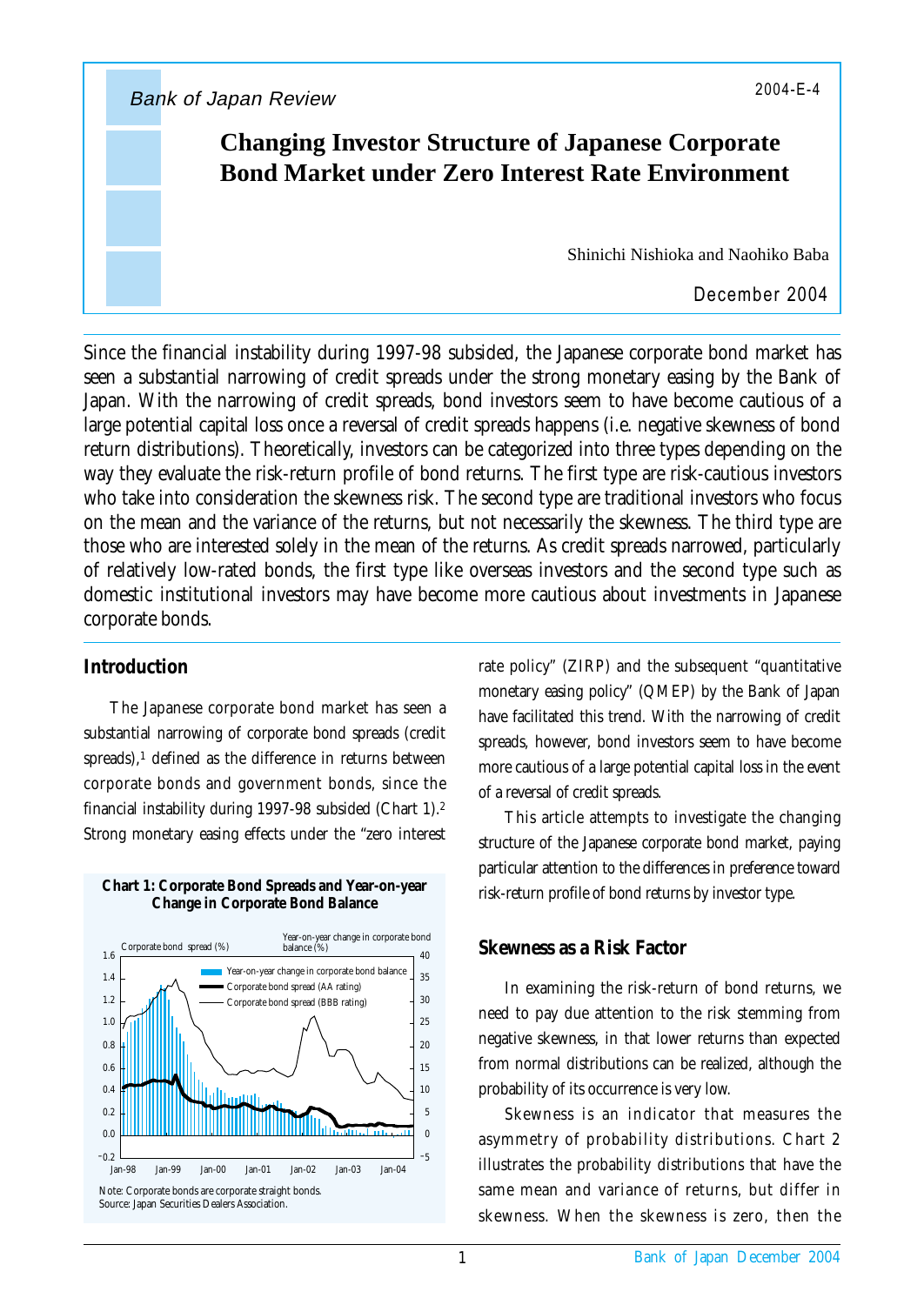probability distribution corresponds to a normal distribution. On the other hand, when the skewness is positive (negative), then the probability distribution has a long-tail in the positive (negative) territory. Put differently, a positive (negative) skewness means that there is a possibility of making a large profit (loss),



although the probability is low.3

Generally, when interest rates (bond prices) decline (rise) to the extent that the room for further declines (rises) is limited, negative skewness tends to expand. This mechanism is basically applicable to returns on all financial assets. In the case of corporate bonds, however, negative skewness is inherent besides for the above mechanism due to default risk.4 That is, although the probability may be small, investments in corporate bonds might end up with a large loss due to a default (See Box 1 for a comparison between credit spreads and actual default probabilities). Chart 3 depicts the relationship between the default probability and variance/skewness of a corporate bond return.5 Evidently, a rise in the default probability is associated with a decline in skewness in the negative territory as well as a rise in variance.

#### **Box 1: Comparison between Corporate Bond Spreads and Actual Default Probabilities**

Actual default probabilities are widely used as a reference in evaluating the level of credit spreads. The right charts show a Japan-U.S. comparison between credit spreads and actual default probabilities. We can see that credit spreads have narrowed more substantially in Japan than in the United States, and have almost reached the actual default probabilities since the adoption of the ZIRP.

It should be noted, however, that the actual default probabilities we use here do not reflect the risk premium demanded by risk-averse investors\* as well as the liquidity premium.\*\* In fact, many credit pricing models that take into consideration a transition of credit ratings\*\*\* conclude that current credit spreads on Japanese corporate bonds do not cover the expected default probabilities.





Source: Rating & Investment Information, Inc.

\* Generally, investors are classified into the following three types in accordance with their risk preference: (i) risk-neutral investors, (ii) risk-averse investors, and (iii) risk-loving investors. Risk neutral investors are those who make investment decisions based solely on expected returns irrespective of the risk. On the other hand, risk-averse (risk-loving) investors are those who prefer the assets with lower (higher) risk if the expected returns are the same. Under the normal circumstances, investors are assumed to be risk-averse in finance literature.

\*\* Liquidity premium is the premium investors additionally demand when securities cannot be traded at desired prices due to the limited number of investors in the market.

\*\*\* The credit ratings of companies undergo a transition. Probability distributions of the future state of specific companies should depend on all of their past history up to the point in time, since management capabilities and creditworthiness of companies reflect all aspects of the past events. If we model the probability distributions in this way, however, handling of the model would be extremely difficult. Thus, in practice, we use the transition matrix of the credit ratings that shows the probability of transition between credit ratings under the assumption that the probability distributions of the future state of the companies depend solely on their current state.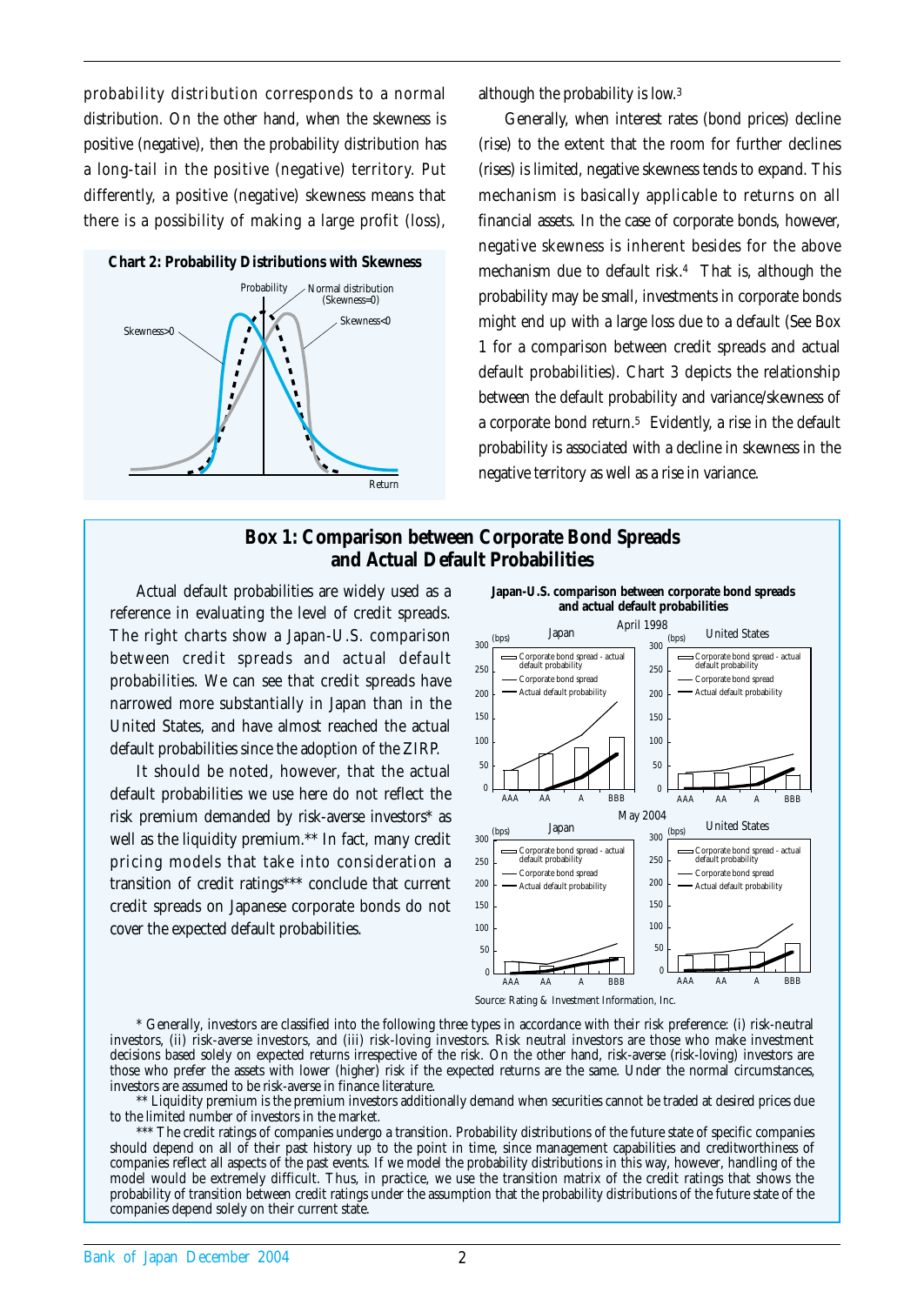

**Chart 3: Variance and Skewness as a Function**

Chart 4 shows the sample mean, variance, and skewness of Japanese bond returns since the mid-1990s. From this chart, we can see that as a general tendency, (i) both mean and variance are very low, and (ii) skewness is negative, indicating that lower returns than expected from normal distributions were realized in this period. Also, note that the lower the credit rating of the bond, the lower the skewness. These observations imply that the above mechanisms of negative skewness have been actually at work in Japan.

Jan.4,1996~Apr.6,2004 **Chart 4: Summary Statistics of Japanese Bonds**

| Government Corporate<br>bonds<br>bonds |               |              |             |                      |  |  |
|----------------------------------------|---------------|--------------|-------------|----------------------|--|--|
|                                        | AAA<br>rating | AA<br>rating | A<br>rating | <b>BBB</b><br>rating |  |  |
| 0.034                                  | 0.047         | 0.032        | 0.030       | 0.017                |  |  |
| 0.005                                  | 0.008         | 0.004        | 0.004       | 0.013                |  |  |
| $-0.541$                               | $-0.025$      | $-0.171$     | $-0.168$    | $-1.483$             |  |  |
|                                        |               |              |             |                      |  |  |
| 405.3                                  | 15.2          | 17.9         | 16.7        | 4.3                  |  |  |
|                                        |               |              |             |                      |  |  |

#### **Standard Risk Evaluation: CAPM World**

CAPM (see Box 2 for more details) $6$ , the most standard asset pricing model, evaluates risk by variance (or equivalently, standard deviation) of a return. Variance measures the degree of dispersion around the expected value of the return. The larger the variance, the larger the risk and thus a risk premium demanded by investors, which is defined as the excess return over the risk-free interest rate.

It should be noted, however, that investors do not demand a risk premium for all types of risks. Specifically,

### **Box 2: Diversification Effects and the Determination of Risk Premium under the CAPM**

Diversification effects can be explained as follows. As the simplest case, we consider a portfolio consisting of two assets. Left chart below describes how the standard deviation of the portfolio changes with the capitalization weight. It shows that the lower the correlation between the two assets, the lower the risk of the portfolio measured by standard deviation.

As shown by this example, combining multiple assets enables investors to reduce the risk of the portfolio as a whole. As they increase the number of the assets, however, the correlation between the portfolio return and the market return becomes stronger. Thus, the higher the beta ( $\beta$ ) that measures the correlation, the larger the risk premium. This is shown by right chart.

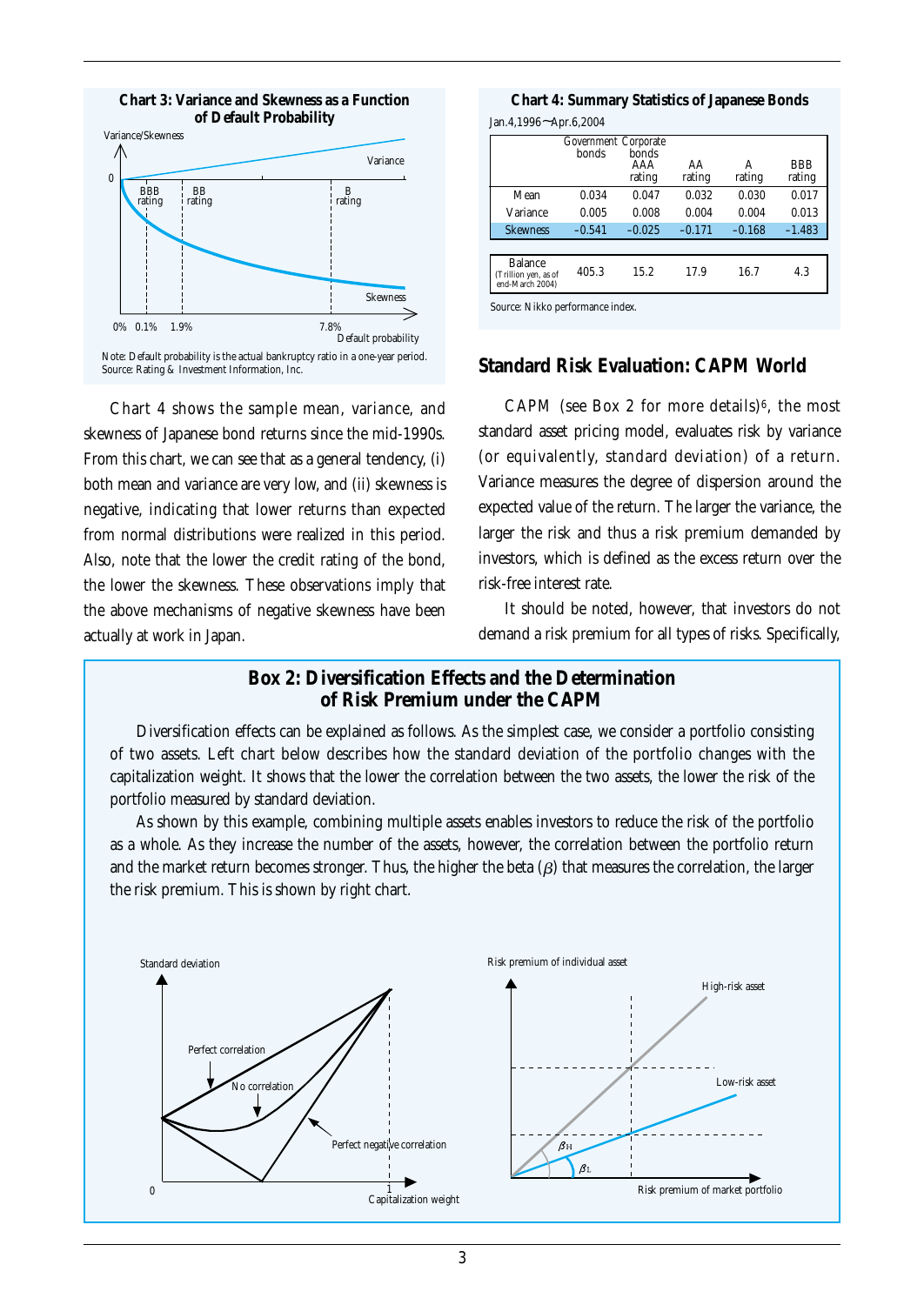the larger the number of assets in a portfolio, the lower the individual or idiosyncratic risks since the capitalization weight of each asset becomes smaller. Thus, in efficient and perfectly integrated markets assumed by the CAPM,<sup>7</sup> investors do not demand a risk premium for such individual risks since those risks are diversifiable. A larger number of assets in a portfolio, on the other hand, implies a higher correlation between the portfolio return and the market return. Investors demand a risk premium for such a risk, since this type of risk cannot be diversified away. Consequently, the risk premium of an asset can be written as

#### **Risk premium of an asset**

#### = Beta (Variance risk)×Market risk premium

The beta in the above formula is the correlation coefficient between the return on an asset and the market return. Thus, the larger the beta of the asset, the larger the risk premium since the asset is regarded as riskier.

## **Risk Evaluation by Investors with Skewness Risk in Mind: Departure from the CAPM**

We should note that the CAPM assumes the normality of return distributions with zero skewness.8 In reality, however, the skewness of Japanese corporate bond returns has been negative in recent years, as shown by Chart 4. An issue of interest here is how the risk evaluation and thus the determination of a risk premium will change from the case of the standard CAPM, if we consider the risk from skewness.

If a return has a positive skewness, that is, there is a low possibility that investors can make a large profit, investors will demand a lower risk premium than in the case of the CAPM since they view it positively. On the contrary, if a return has a negative skewness, investors demand a higher risk premium since they dislike the possibility of incurring a large loss even if the probability is very low.

Chart 5 illustrates the determination of a risk premium of corporate bonds whose returns have a negative skewness. The dotted line represents the demand function derived by the CAPM: when we consider only variance as a risk factor, as the capitalization weight of corporate bonds rises, the risk

premium will rise linearly. When we consider negative skewness as an additional risk factor, however, as the capitalization weight of corporate bonds rises, the risk premium will rise increasingly.9

Consequently, the risk premium can be written as follows:

#### **Risk premium of an asset**

 $=$   $[W \times \text{Variance risk} + (1-W) \times \text{Skewness risk}$  ] **Market risk premium** +



**Chart 5: Risk Premium when Negative Skewness is Considered**

Thus, the risk premium is expressed as the weighted average of the variance risk and the skewness risk. Nishioka and Baba [2004]10 show that the larger the degree of the relative risk aversion<sup>11</sup> (RRA) of investors, the smaller the weight of the variance (skewness) risk W  $(1-W)$ .

## **An Empirical Analysis on Risk Premium of Corporate Bonds: Comparison between Japan and the United States**

Chart 6 reports RRA and the associated weight of variance and skewness risk estimated by Nishioka and Baba [2004], which applied the above formula to government and corporate bond returns in both Japan and the United States. It shows that RRA implied by Japanese bond returns is much smaller than that implied by the U.S. bond returns, which leads to a smaller weight of skewness risk in risk premium of Japanese bonds. When BBB corporate bonds are included ("all assets" in the chart) in the sub-sample estimation that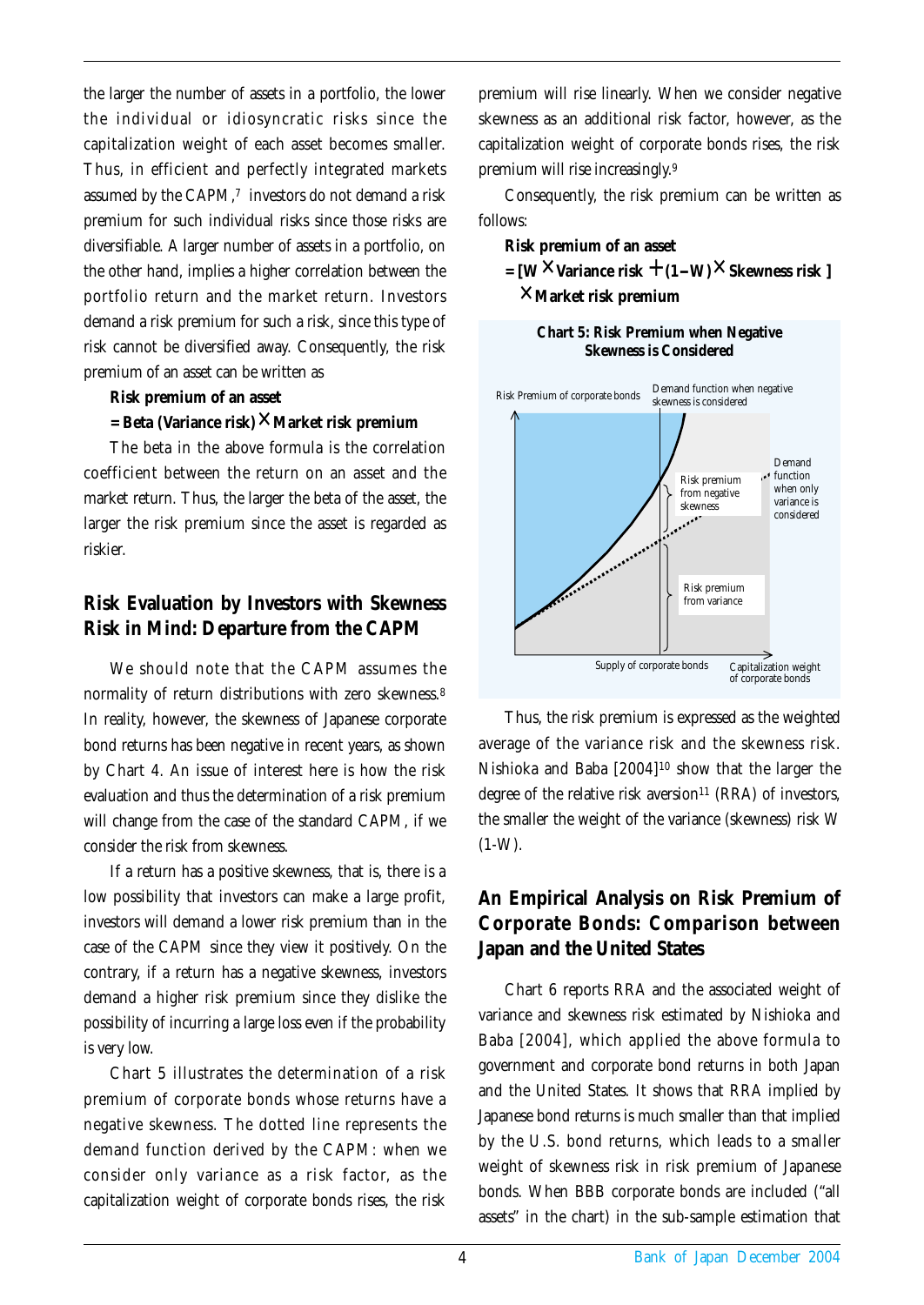|                                                                                                                                      | Sample period                  | <b>Asset Class</b>            | <b>RRA</b> | Weight of<br>variance risk<br>(W) | Weight of<br>skewness risk<br>$(1-W)$ |
|--------------------------------------------------------------------------------------------------------------------------------------|--------------------------------|-------------------------------|------------|-----------------------------------|---------------------------------------|
| <b>Full sample</b><br>$(Jan.1.1996 -$<br>Apr.6,2004)<br>Japan<br>Since the adoption<br>of the ZIRP<br>$(Apr.1.1999 -$<br>Apr.6,2004) | All assets                     | 0.930                         | 97.4%      | 2.6%                              |                                       |
|                                                                                                                                      | Excluding<br><b>BBB</b> bonds  | 0.569                         | 97.9%      | 2.1%                              |                                       |
|                                                                                                                                      |                                | All assets                    | $-1.870$   | 102.2%                            | $-2.2%$                               |
|                                                                                                                                      | Excluding<br><b>BBB</b> bonds  | 1.596                         | 94.0%      | 6.0%                              |                                       |
| <b>United</b><br><b>States</b>                                                                                                       | Jan. 2.1995 $-$<br>Apr.20,2004 | All assets                    | 23.994     | 87.5%                             | 12.5%                                 |
|                                                                                                                                      |                                | Excluding<br><b>BBB</b> bonds | 13.247     | 92.4%                             | 7.6%                                  |

#### **Chart 6: Empirical Results on Risk Premium : Japan-U.S. Comparison**

Notes1: Return period is 60 business days.

2: All assets include government bonds and corporate bonds (AAA, AA,

A, BBB ratings). 3: The Nikko performance index (Japan) and the Citigroup index (U.S.)

are used as bond data.

covers the period after the adoption of the ZIRP by the Bank of Japan, RRA and thus the weight of skewness risk are estimated to be negative. This result implies that some Japanese investors may have made investment decisions particularly in relatively low-rated corporate bonds without adequately considering the risk from negative skewness, compared with the investors in the U.S. bond markets.

On the flip side of the coin, we might interpret that unless we assume there are risk-loving investors with negative RRA, we cannot explain the decline in the risk premium of Japanese BBB-rated corporate bonds under the ZIRP and the QMEP. In fact, many Japanese institutional investors including life insurance companies and pension funds are not allowed to invest in corporate bonds with ratings of BBB or below due to internal regulations developed for risk management purposes. As a result, the market of Japanese corporate bonds with relatively low credit ratings has been dominated by regional financial institutions, investment trusts with active strategies, and retail investors, all of which are known as active risk takers in credit instruments. The empirical result reported in Chart 6 seems to be consistent with the structure of investor types inherent in the Japanese corporate bond market.

## **Investor Structure of the Japanese Corporate Bond Market**

Based on the above empirical result and discussion, we attempt to examine the investor structure of the Japanese corporate bond market. First, Chart 7 compares the ratios of corporate bond holdings by

**Chart 7: Change in Corporate Bond Holders**



investor type between the end of March 1999, which is around the time when the ZIRP was adopted, and the end of March 2004. From this chart, we can see that the ratios of city banks' and regional financial institutions' holdings rose in this period, while those of insurance companies and pension funds declined.12 Also, the ratio of nonresidents' (overseas investors) holdings continued to be at a very low level.





Second, Chart 8 illustrates the investor structure of the Japanese corporate bond market implied by the above discussions in terms of the level of risk premium. Theoretically, investors can be categorized into the following three types depending on the way they evaluate the risk-return of corporate bonds in their investment decisions.13 The first type are risk-cautious investors who consider the negative skewness risk that can be realized in the form of a large capital loss when